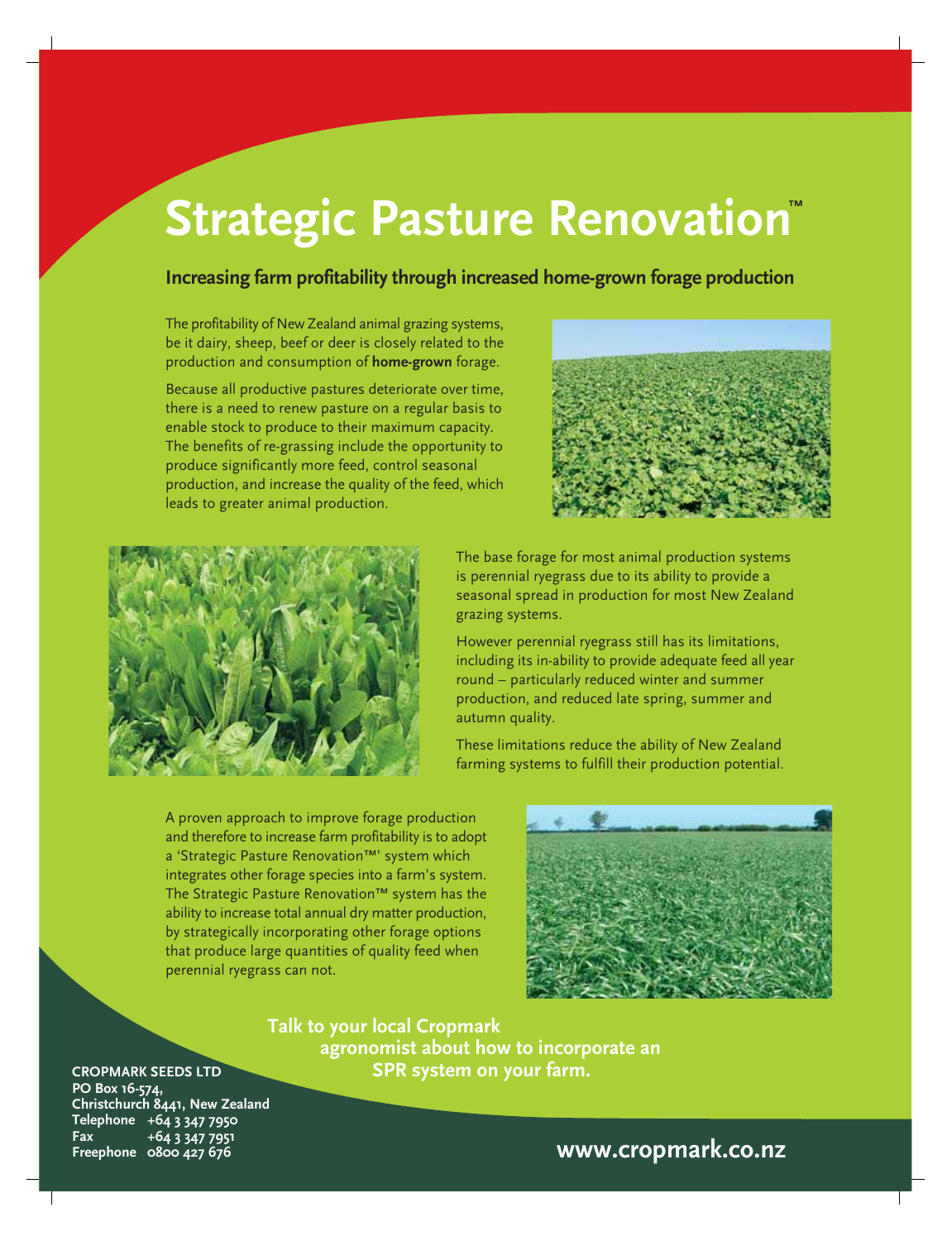**How much more feed can I grow through a Strategic Pasture Renovation™ system?**



The more feed that is grown and consumed on your home farm, the more profitable the farm will be.

The Strategic Pasture Renovation process increases the total amount of feed grown on your farm through establishing high yielding and high quality crops that compliment the perennial pastures on your farm.

| <b>SPR SYSTEM EXAMPLE:</b>                                             |                 |                                                                                             |                 |  |  |  |  |
|------------------------------------------------------------------------|-----------------|---------------------------------------------------------------------------------------------|-----------------|--|--|--|--|
| Zoom annual ryegrass<br>Revolution AR1 ryegrass<br>Marco turnip        |                 |                                                                                             |                 |  |  |  |  |
| EXISTING/OLD PASTURE                                                   |                 | <b>STRATEGIC PASTURE RENOVATION SYSTEM</b>                                                  |                 |  |  |  |  |
| Year 1                                                                 |                 |                                                                                             |                 |  |  |  |  |
| Forage production from<br>existing ryegrass/clover<br>pasture per year | 13,000 kgDM/ha  | Forage production from Zoom <sup>™</sup><br>annual ryegrass crop - March-Oct                | 8,000 kgDM/ha   |  |  |  |  |
| Average Metabolisable Energy<br>(ME) content / kgDM                    | 11.0 M          | Average Metabolisable Energy<br>(ME) content / kgDM                                         | $12.0$ M        |  |  |  |  |
|                                                                        |                 | Forage production from Marco<br>turnip crop - November-February                             | 12,000 kg DM/ha |  |  |  |  |
|                                                                        |                 | Average Metabolisable Energy<br>(ME) content / kgDM                                         | 12.5 M          |  |  |  |  |
| Total forage grown per year                                            | 13,000 kgDM/ha  | Total forage grown in first year<br>of SPR process                                          | 20,000 kgDM/ha  |  |  |  |  |
| Total MJ ME produced per ha                                            | 143,000 MJME/ha | Total MJ ME produced per ha in<br>first year of SPR process                                 | 246,000 MJME/ha |  |  |  |  |
| Year <sub>2</sub>                                                      |                 |                                                                                             |                 |  |  |  |  |
| Total forage grown per year                                            | 13,000 kgDM/ha  | Forage production from new<br>Revolution Enhanced <sup>®</sup> ryegrass<br>pasture per year | 18,000 kgDM/ha  |  |  |  |  |
| Average Metabolisable Energy<br>(ME) content / kgDM                    | 11.0 MJ         | Average Metabolisable Energy<br>(ME) content / kgDM                                         | $11.5$ MJ       |  |  |  |  |
| Total MJ ME produced per ha                                            | 143,000 MJME/ha | Total MJ ME produced per ha in<br>second year of SPR process                                | 207,000 MJME/ha |  |  |  |  |

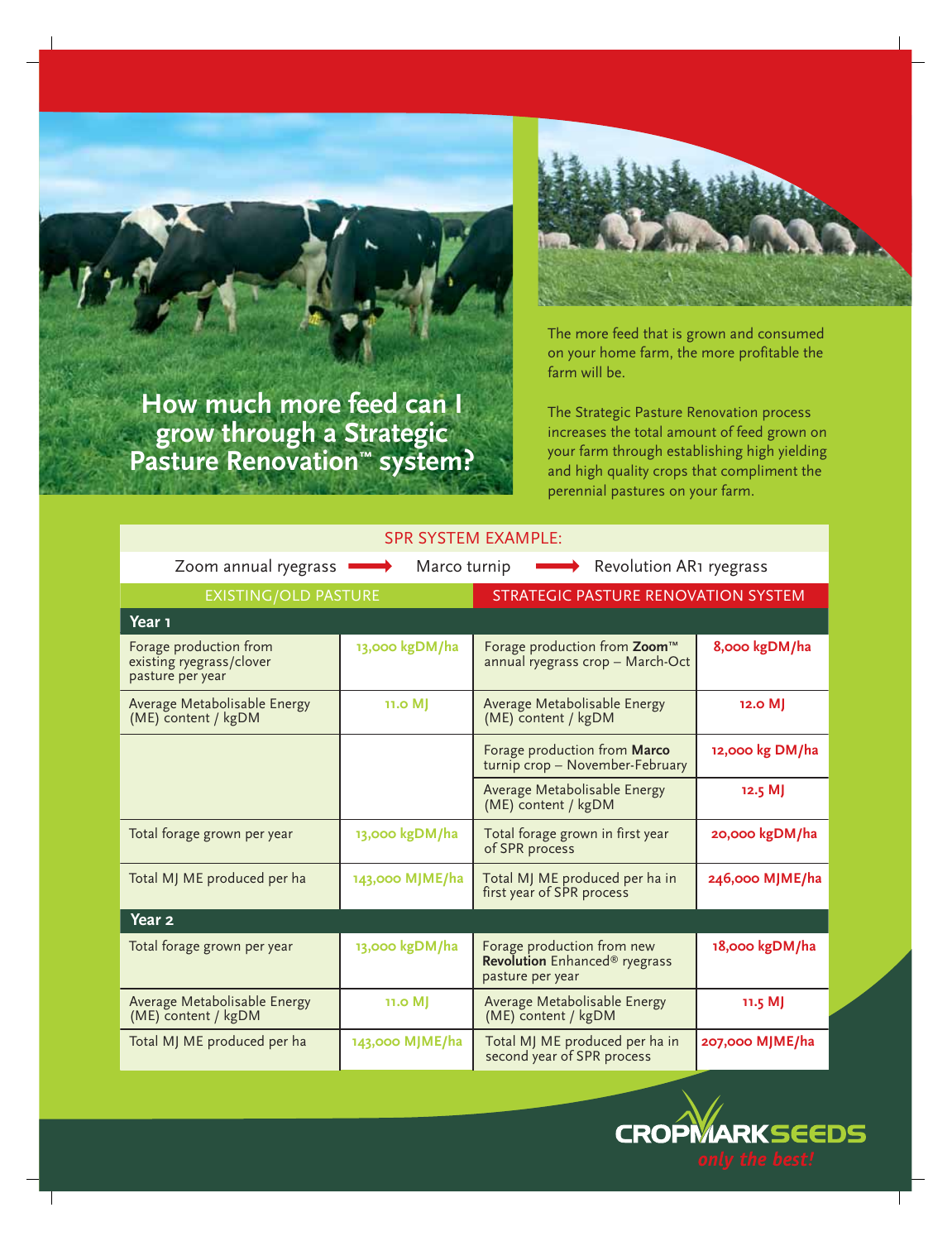| STRATEGIC PASTURE RENOVATION - EXAMPLE 1                        |                                                                                                          |                                    |                                      |                                                                                                                                                                                                                                                                       |  |  |
|-----------------------------------------------------------------|----------------------------------------------------------------------------------------------------------|------------------------------------|--------------------------------------|-----------------------------------------------------------------------------------------------------------------------------------------------------------------------------------------------------------------------------------------------------------------------|--|--|
| Revolution AR1 ryegrass<br>Zoom annual ryegrass<br>Marco turnip |                                                                                                          |                                    |                                      |                                                                                                                                                                                                                                                                       |  |  |
| <b>STAGE</b>                                                    | <b>PRODUCT</b>                                                                                           | <b>PRODUCTION</b><br><b>PERIOD</b> | <b>PRODUCTION</b><br><b>ESTIMATE</b> | <b>BENEFITS</b>                                                                                                                                                                                                                                                       |  |  |
| I.                                                              | <b>ZOOM</b><br><b>ANNUAL RYEGRASS</b><br><b>Specialist Winter Feed</b>                                   | March - October                    | $8,000 - 10,000$<br>kgDM/ha          | • High DM production<br>through autumn and winter<br>• High quality feed<br>· Ideal as a break crop to<br>eliminate weeds and wild<br>endophyte containing<br>pastures                                                                                                |  |  |
| $\overline{2}$                                                  | marco<br>tetraploid turnip                                                                               | November - March                   | $10,000 - 14,000$<br>kgDM/ha         | • High Dry Matter<br>production through<br>summer and autumn<br>• High quality forage with<br>increased levels of<br>metabolisable energy,<br>digestibility and protein<br>· Ideal as a break crop to<br>eliminate weeds and wild<br>endophyte containing<br>pastures |  |  |
| $\overline{\mathbf{3}}$                                         | - Enhanced® Ryearass<br><b>High Energy Grass</b><br><b>GRASSLANDS</b><br><b>NEW ZEALAND WHITE CLOVER</b> | March onwards<br>$(5+ years)$      | 15,000 - 20,000<br>kgDM/ha/year      | • Increased annual Dry<br>Matter production<br>• High quality forage<br>though autumn and<br>spring<br>• Better seasonal supply of<br>forage                                                                                                                          |  |  |



**CROPMARK SEEDS LTD PO Box 16-574, Christchurch 8441, New Zealand Telephone +64 3 347 7950 Fax +64 3 347 7951**

# **Freephone 0800 427 676 www.cropmark.co.nz**